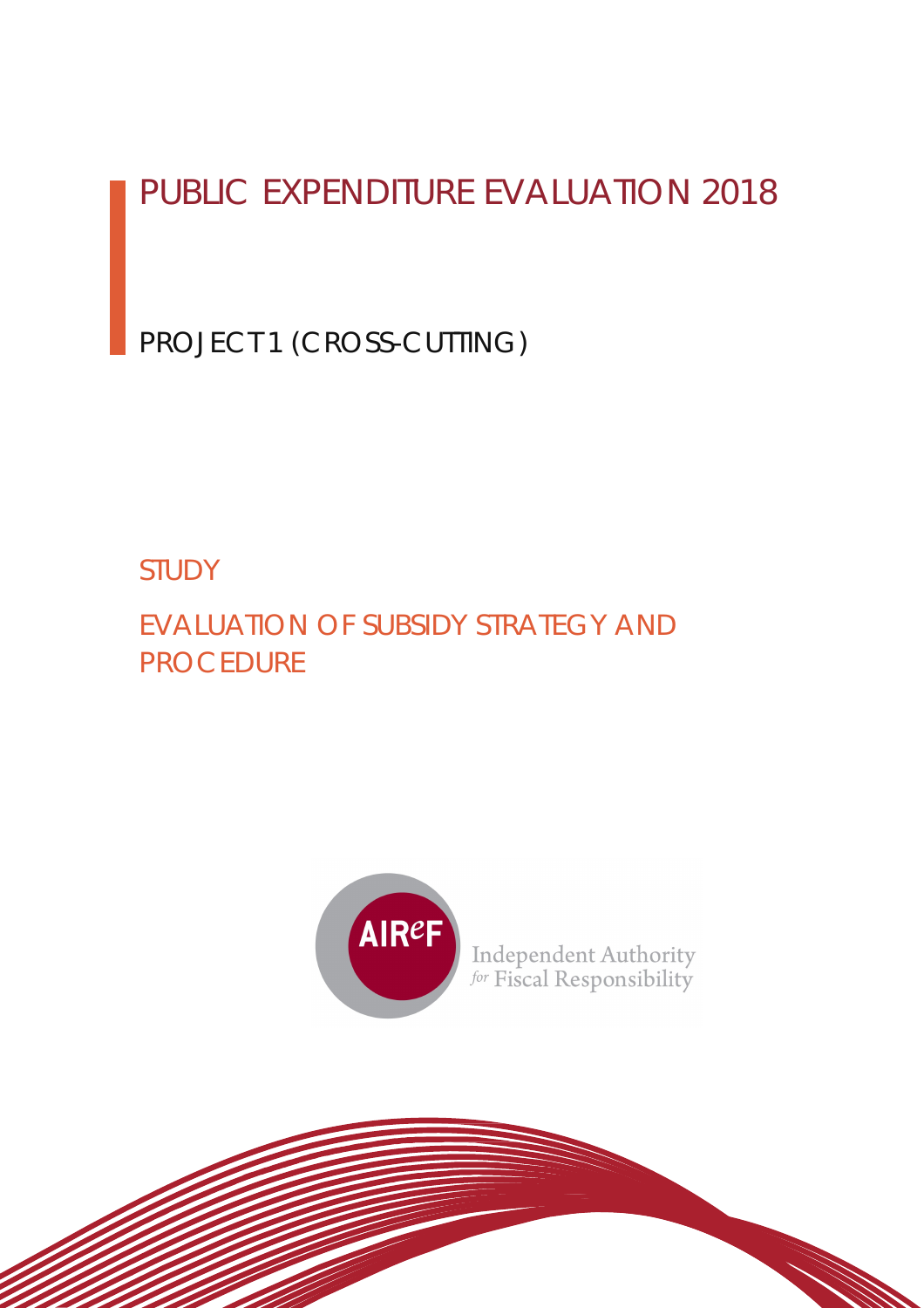

The Independent Authority for Fiscal Responsibility (AIReF by its Spanish acronym) was created in order to oversee strict compliance with the principles of budgetary stability and financial sustainability set out in article 135 of the Spanish Constitution.

#### AIReF Contact

Calle de José Abascal, 2, 2.ª

floor 28003 Madrid Tel. +34 910 100 599 Email: info@airef.es Web: www.airef.es

This document may be used and reproduced in part or in its entirety as long as AIReF is cited as the source.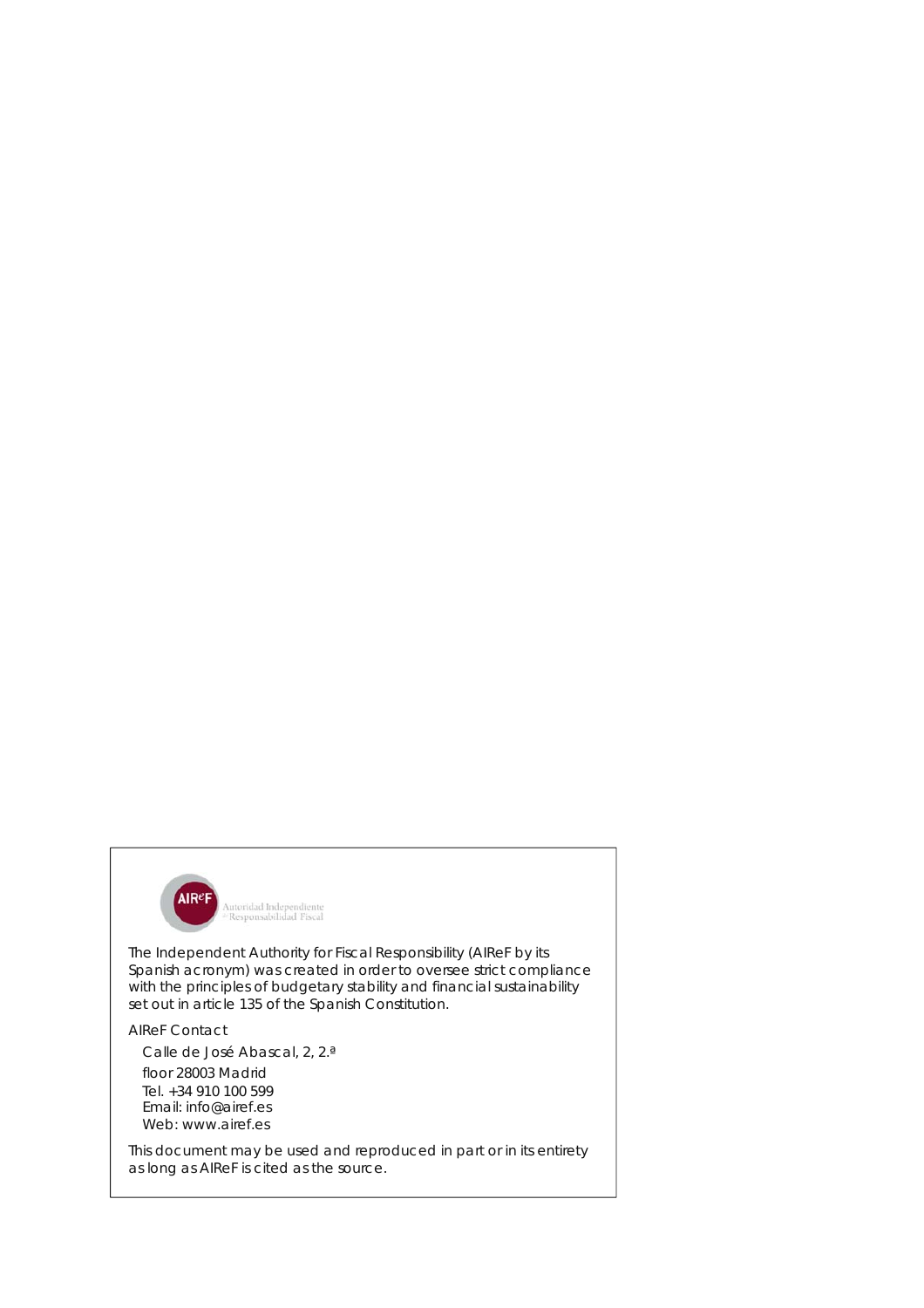# CONCLUSION OF THE EVALUATION

The first phase of the Spending Review, carried out by AIReF in Spain in 2018, focused on the evaluation of public subsidies, broadly defined in accordance with the central criterion of outflow of public funds without direct compensation. This demarcation of the evaluation scope has made it possible to analyse expenditure items with significant impact on public accounts, despite the fact that the strict scope of the General Subsidies Law (GSL) does not cover these and that they do not qualify as subsidies for national accounting purposes.

In this first phase, seven projects were implemented:

- 1. Evaluation of strategy and procedure.
- 2. Medication dispensed via prescription.
- 3. Active employment policies.
- 4. University education scholarships. Central Administration.
- 5. Talent promotion and employability in R&D&I.
- 6. Strengthening business competitiveness.
- 7. Sociedad Estatal de Correos y Telégrafos (Postal and Telegraph Service National Company).

The first project, which is the subject of this study, focused on the evaluation of the strategy and procedures followed when granting public subsidies and is structured around three themes: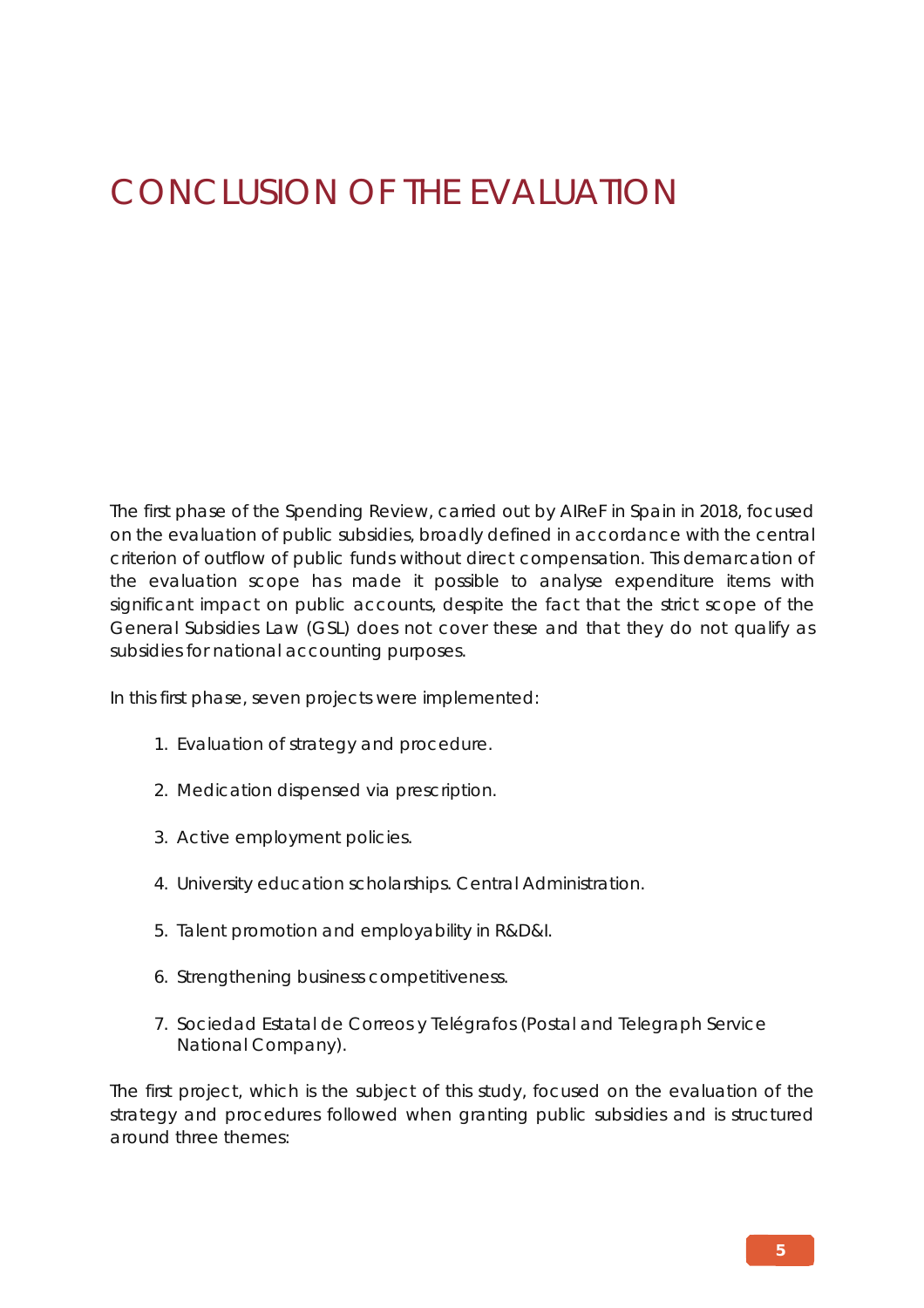

- **Theme 1: Strategic planning.** This theme attempts to provide an answer to the question of whether there is strategic planning for subsidies and, if so, if this is relevant, coherent and consistent.
- **Theme 2: Coordination mechanisms.** This theme analyses inter-administrative coordination mechanisms, assessing their effectiveness when fulfilling their coordination functions and their relevance in defining public policies.
- **Theme 3: Analysis of procedures.** This theme focuses on procedures by evaluating the institutional environment, the applicable legal provisions and information systems.

The purpose of the project, articulated through these three themes, requires the adoption of, in this case, the concept of subsidy as established by the GSL, inasmuch as this constitutes the regulatory procedural framework, regulating key points of the evaluation such as strategic subsidy plans (SSP) or the National Subsidies Database (NSDB).

In **theme 1**, AIReF's analysis concludes that it is difficult to assess the SSP results due to their lack of scope as, despite being regulated in the 2003 GSL, they did not started to be elaborated until several years later within the territorial administrations and until 2017 in the Central Administration (CA). Without prejudice to this fact, a clear mismatch between public policies, sectoral plans, budgetary planning and strategic subsidy planning was found. This mismatch arises as the strategy, which should be the main focus from the design of public policy to its application, no matter which instrument is used, only appears at the end of the process.

In **theme 2**, AIReF's analysis concludes that sectoral conferences, a key coordination mechanism, have very heterogeneous characteristics: although there is a very large number of them, they rarely meet. In general, they have a centralist approach and a partial vision of public policies that, in many cases, is limited to the distribution of funds from the CA to the Regions.

In **theme 3**, AIReF's analysis concludes that existing legislation is insufficient in its coverage and is outdated, sometimes creating excessive administrative burdens for managers and beneficiaries. Furthermore, the controls only focus on legality, ignoring the evaluation of effectiveness and efficiency that is also included in current regulations. Finally, there is scope to improve transparency in the subsidy process and to take advantage of the full potential offered by the existence of a national subsidies database.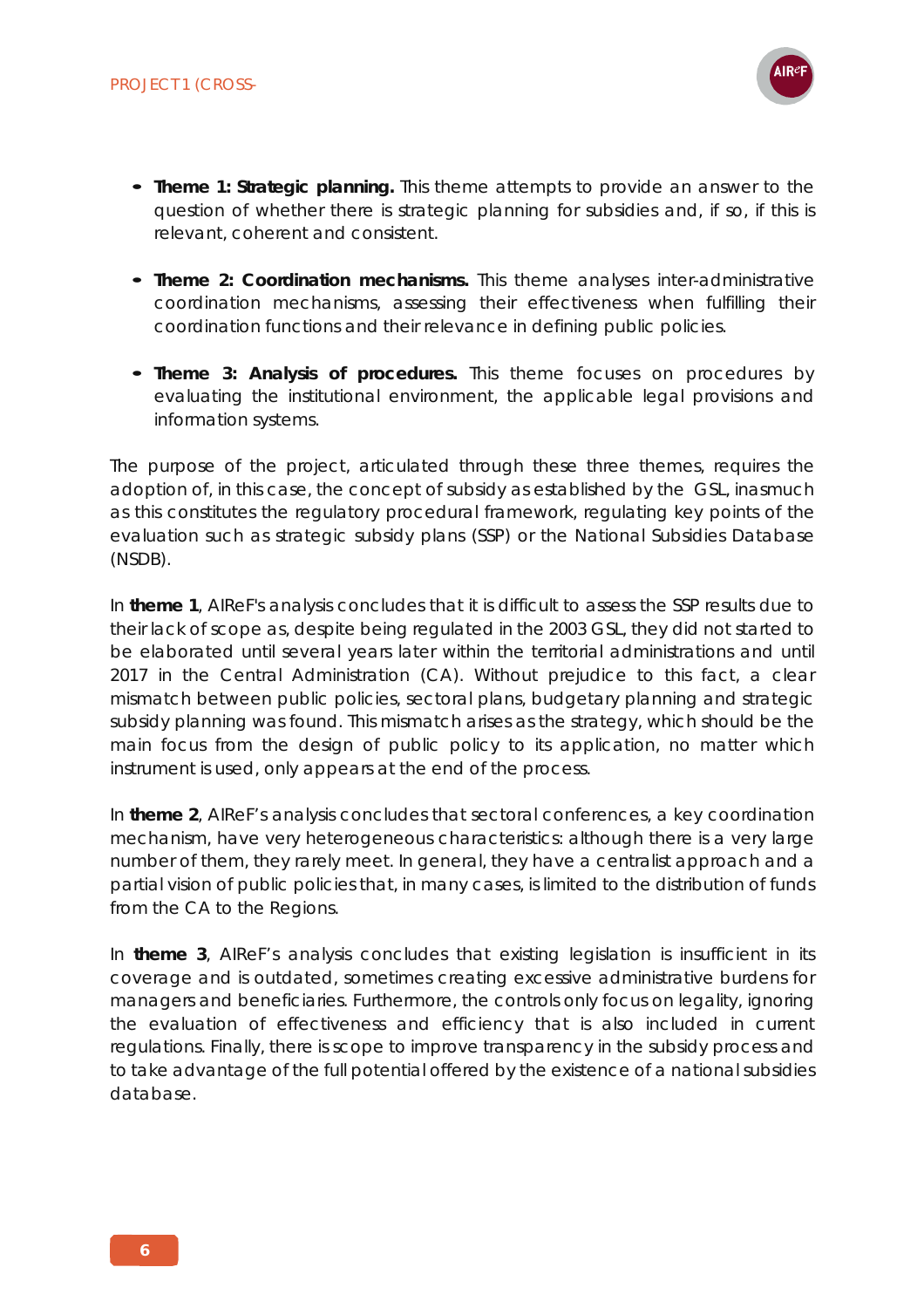#### PROJECT 1 (CROSS-



#### **1. STRATEGIC PLANNING**

Is there strategic planning for subsidies?

Is it relevant, coherent and consistent?

#### **Analysis performed:**

- Assessment of strategic subsidy plans
- Connection and coherence of strategic planning of subsidies with:
	- Budgetary
	- programming
	- Sectoral plans

#### **Findings:**

- Lack of scope of the strategic plans. Only done for the State since 2017
- Mismatch between public policies, sectoral plans, budgetary programming, strategic subsidy planning.
- The strategy appears late in the process and contributes to this mismatch

#### **2. INTER-ADMINISTRATIVE COORDINATION MECHANISMS**

Are the coordination mechanisms effective?

Do they avoid overlaps?

Are they points of reference when it comes to distinguishing a public policy as a whole?

#### **Analysis performed:**

- Sectoral conferences and other bilateral mechanisms
- *•* Money Map of subsidy lines for:
	- Business aid
	- Housing
- **Findings:**
- Main mechanism Sectoral conferences:
	- Very high number, but few meetings
	- Partial vision and focused on money allocation
- Little participation in the definition of policies
- Centralist focus

#### **3. ANALYSIS OF PROCEDURES**

Do the institutional environment and legal provisions contribute to the effectiveness and efficiency of the subsidies?

#### **Analysis performed:**

- Analysis of the procedure:
	- Regulatory framework of the General Subsidies Law
	- Administrative burdens
- Exploitation of the NSDB
- Monitoring and control actions

#### **Findings:**

- Need for adaptation:
	- The General Subsidies Law
	- Excessive administrative burdens on some occasions
- Scope to take advantage of the potential offered by a national subsidies database
- Control focused on compliance with law

**LACK OF TRANSPARENCY**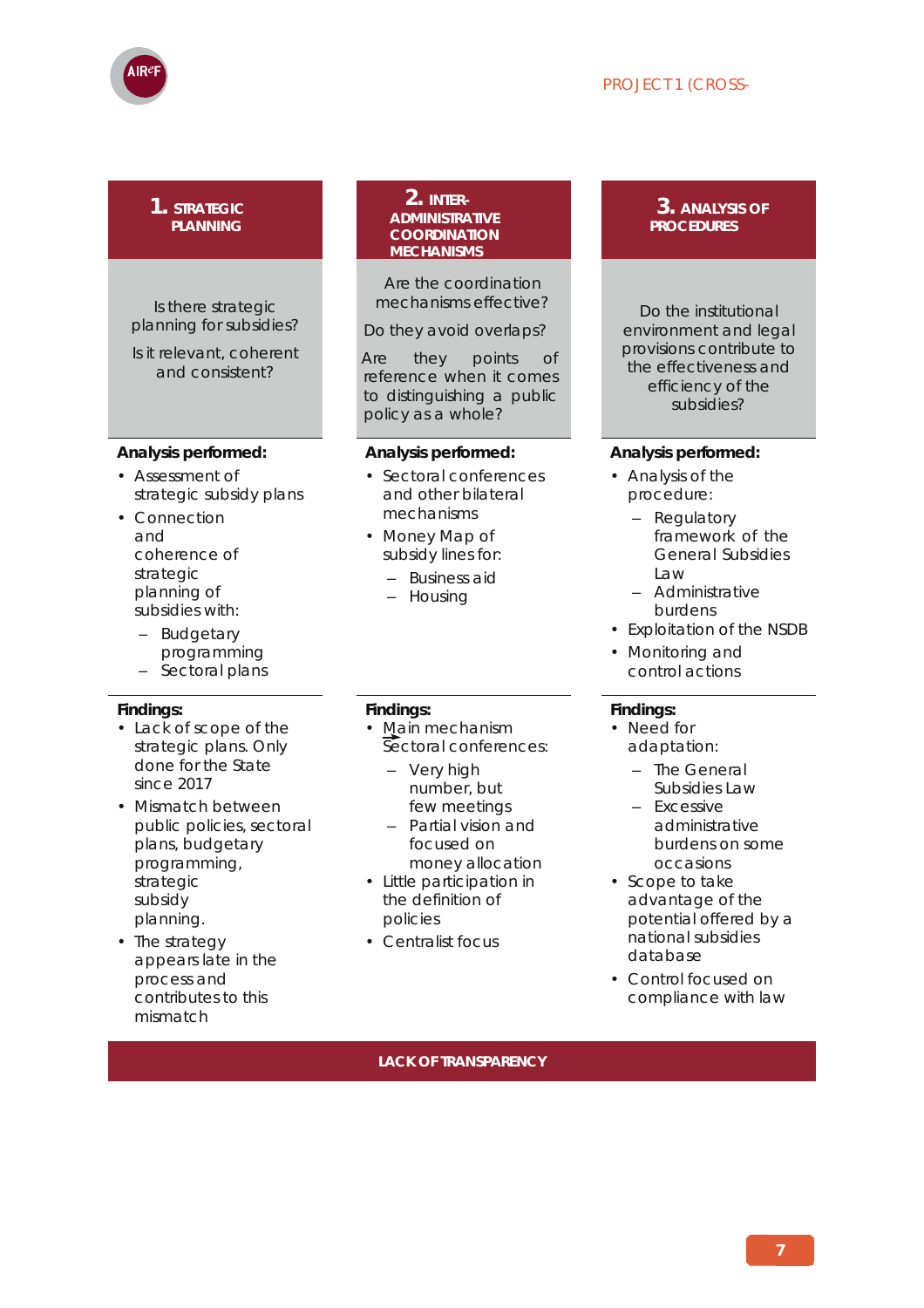

## **Proposals:**

As a result of the findings, AIReF proposes a series of measures that are based on a global and inclusive vision of the problems detected and are, therefore, related to one another.

The **proposals for the first theme** are articulated in four interconnected pillars, meaning that correctly implementing each of them requires the rest to also be executed:

- 1. New strategic and budgetary planning framework linked to public policies within which subsidies are an instrument.
- 2. Creation of an integrated information and indicator system that allows for the evaluation of results.
- 3. Active promotion of a culture of evaluating public policies.
- 4. Increasing transparency, which favours accountability.

The **proposals in the second theme** are aimed at improving coordination mechanisms and are grouped into three areas:

- 1. Positioning the system of sectoral conferences as a network of specialised bodies to share and evaluate initiatives.
- 2. Creating a technical secretariat for each sectoral conference, composed of state and regional officials, to serve as a regular information channel.
- 3. Defining allocation criteria according to objective indicators and susceptible to review according to evidence of the outcomes.

The **proposals in the third theme** are aimed at improving the procedures that articulate the subsidies and their information systems.

The proposed measures for improving procedures focus on:

- 1. Clarification and extension of the scope of application of the GSL.
- 2. Development of the content and scope of the guiding principles for the establishment and granting of subsidies and public aid.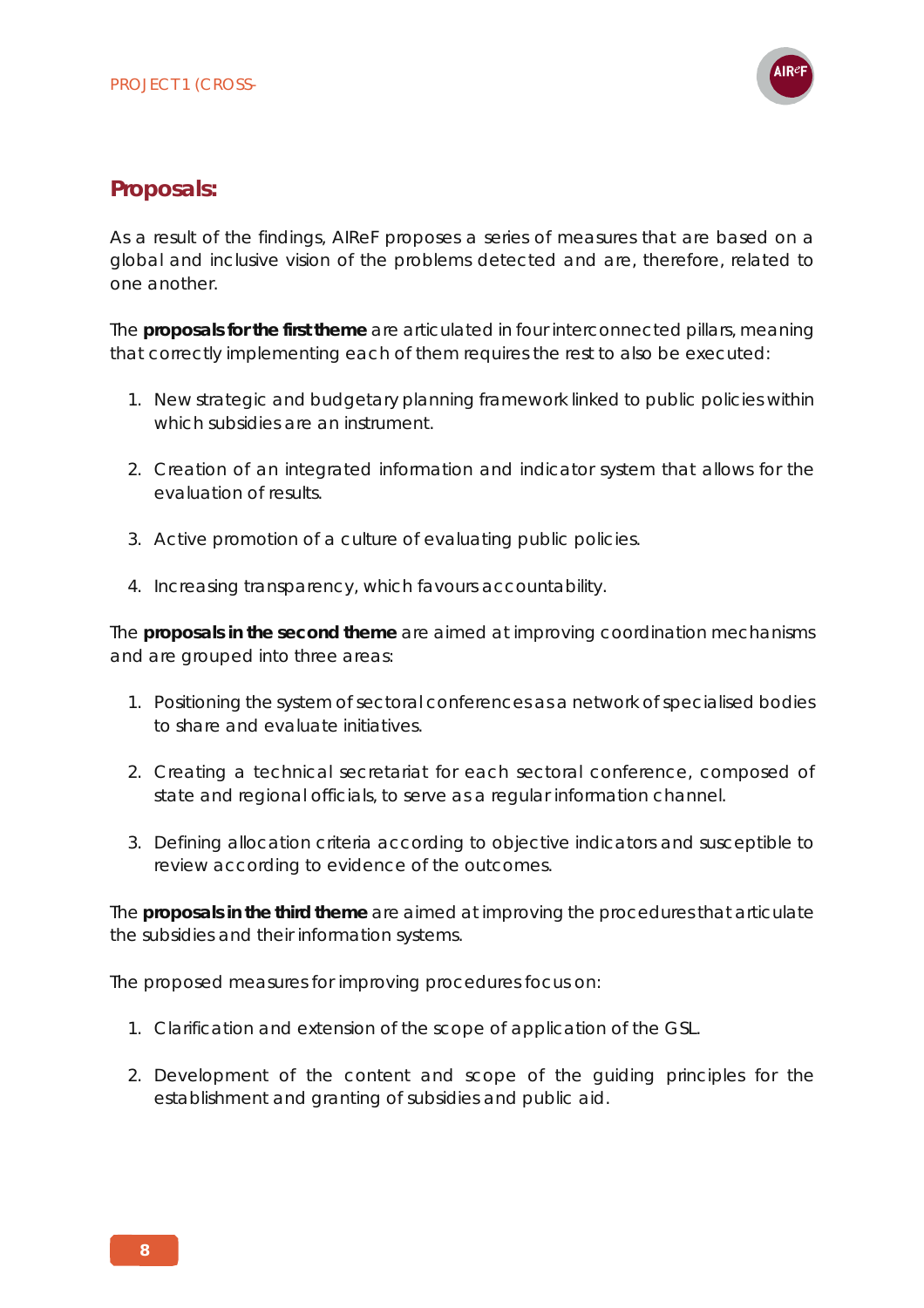

- 3. Improvement of the regulation of direct subsidies.
- 4. Administrative simplification of subsidy management procedures.
- 5. Correcting the shortcomings in the control, repayment and sanctioning procedures, strengthening aspects such as planning, the preparation of shared action protocols or coordination.

In terms of information systems, the proposals focus on improving the information and exploitation capacity of the NSDB.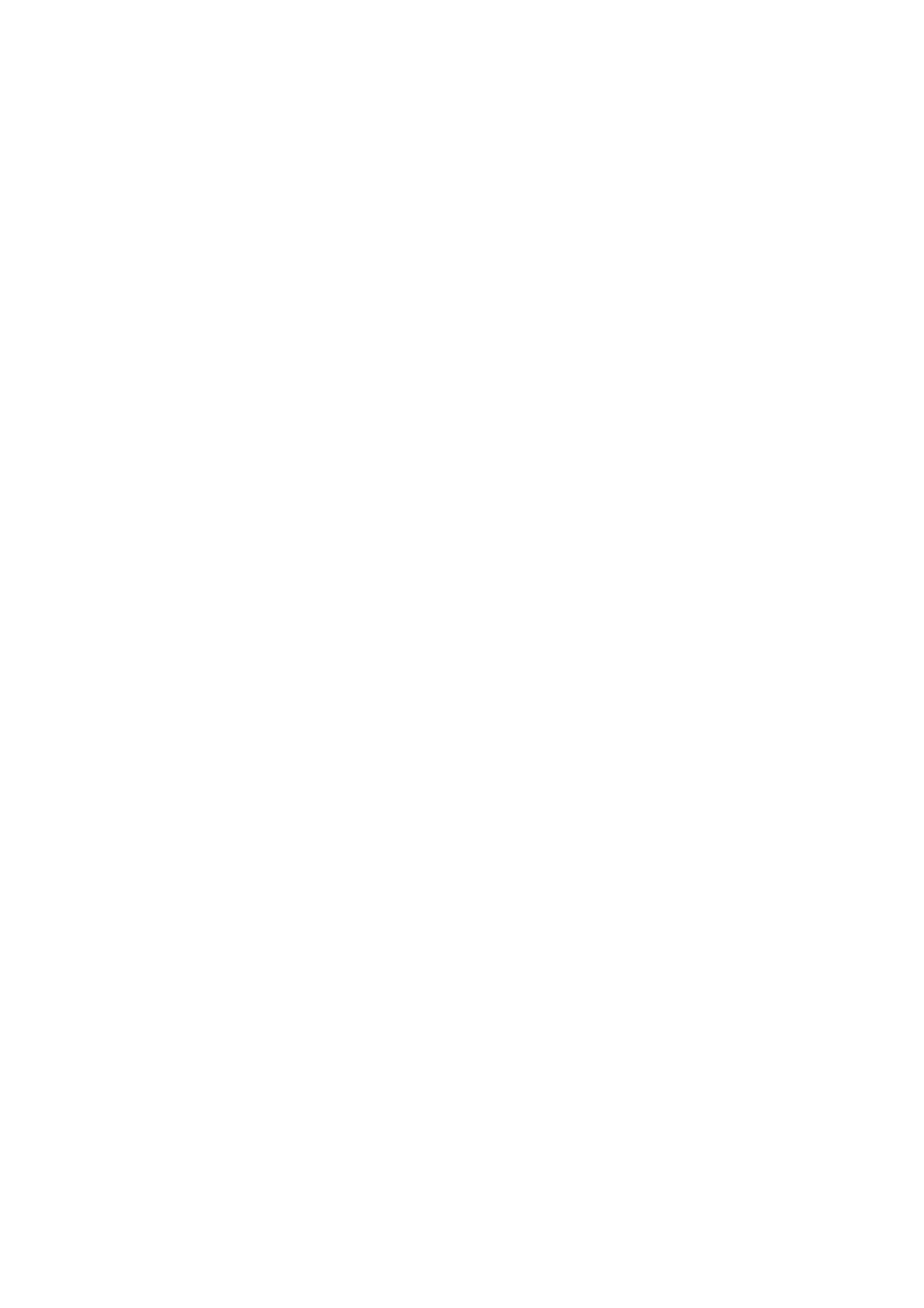# 1 SUMMARY OF EVALUATION

## **1.1. Background**

In 2018, AIReF carried out the first phase of a public expenditure review process, called the Spending Review, which focused on evaluating subsidies and public aid, broadly defined in accordance with the central criterion of outflow of public funds without direct compensation, through seven projects. The definition of the evaluation scope has allowed for the analysis of expenditure items with significant impact on public accounts, despite the fact that the strict scope of the GSL does not cover these and that they do not qualify as subsidies for national accounting purposes.

This document presents the conclusions and proposed actions for the first project, which aims to assess the strategic planning and procedure for public expenditure on subsidies for the General Government (GG). More specifically, the relevance, coherence and consistency of the strategic planning has been assessed and the financial flows associated with subsidies have been analysed. In terms of the procedure, the institutional environment, applicable legal provisions, information systems and the effectiveness and efficiency of these procedures have been analysed.

For this assessment, AIReF has focused on three main themes: (i) the first theme analyses strategic planning through the content of the SSP, assessing their link to and coherence with budgetary programming and sectoral planning; (ii) the second theme focuses on inter-administrative coordination mechanisms, and includes an analysis of sectoral conferences and other bilateral mechanisms, as well as the preparation of a money map for housing policy and business aid; (iii) the third theme analyses the stages of the subsidy procedure and the NSDB.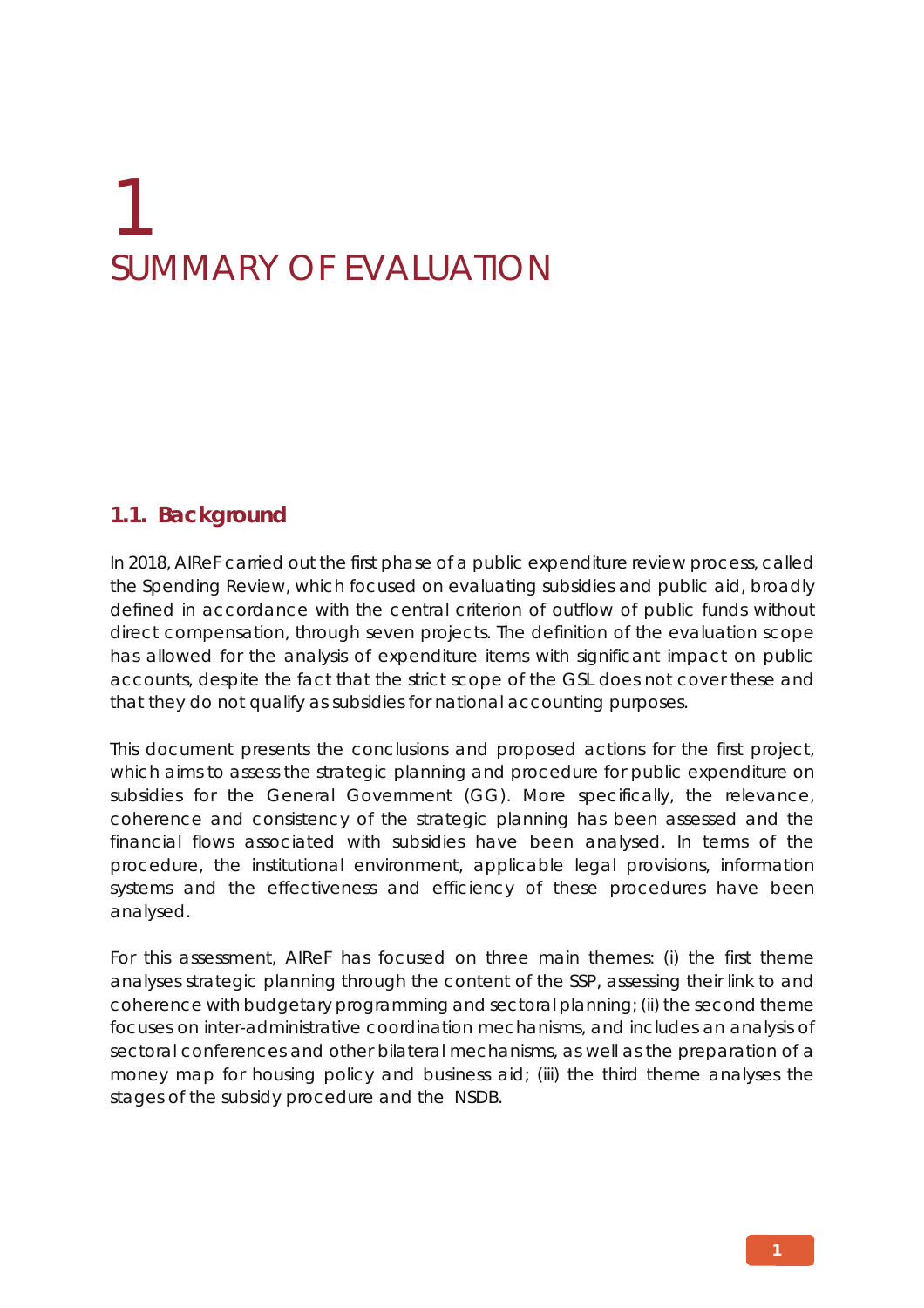

In order to prepare this study, AIReF hired Accenture as external technical assistance and also received scientific advice from Begoña Sesma, professor of Tax Law at the University of Oviedo. In addition, AIReF extends its gratitude to other administrations for their collaboration on this project. Firstly, it is important to highlight the work of the General Intervention Board of the State Administration (IGAE), which has provided us with access to the NSDB for exploitation. Secondly, we also have to thank all the administrations that have collaborated, providing us with information through different questionnaires: the under-secretaries of ministerial departments, Regions and city councils and larger councils that are subject to individual monitoring in the reports issued by AIReF1. Similarly, the information, knowledge and points of view transmitted in the various meetings held with other organisations, such as the IGAE, the Directorate General for Regional and Local Cooperation, the General Secretariat for Housing and the National Commission on Markets and Competition, have been particularly useful. Finally, in a more personal capacity, we would also like to thank all the speakers for participating and, generally, all the attendees for their timely and useful contributions to the debate in the two seminars held with representatives of the Central, Regional and Local Public Administrations during the development of the project. In any case, AIReF is solely responsible for the final content of the study.

Currently, it is not possible to determine the volume of total expenditure on public subsidies in Spain as there is no single source nor a single definition of a subsidy. Determining the volume of total expenditure on subsidies is constrained both by the lack of a single source to refer to and the absence of a single definition of subsidy. A subsidy can be defined from an economic perspective, according to the criteria of national accounts. Alternatively, it can be defined more narrowly from a legal perspective, according to what is established in the GSL. Finally, the definition used in the budgetary field is not that of either the economic or legal sphere; subsidies are granted in various articles and concepts in chapters IV and VII by current and capital transfers.

In national accounting terms, subsidies reached an amount of 12,000 million euros in 2017. On the other hand, AIReF has estimated the volume of subsidies through the NSDB, which would have reached 14,300 million euros in 2017.

<sup>1</sup> Within the scope of these local corporations, the city councils of Barcelona, Bilbao, Gijón, Madrid, Malaga, Murcia, Palma de Mallorca, Tenerife, Valencia, Valladolid and Zaragoza and the councils of Barcelona, Seville and Valencia provided information.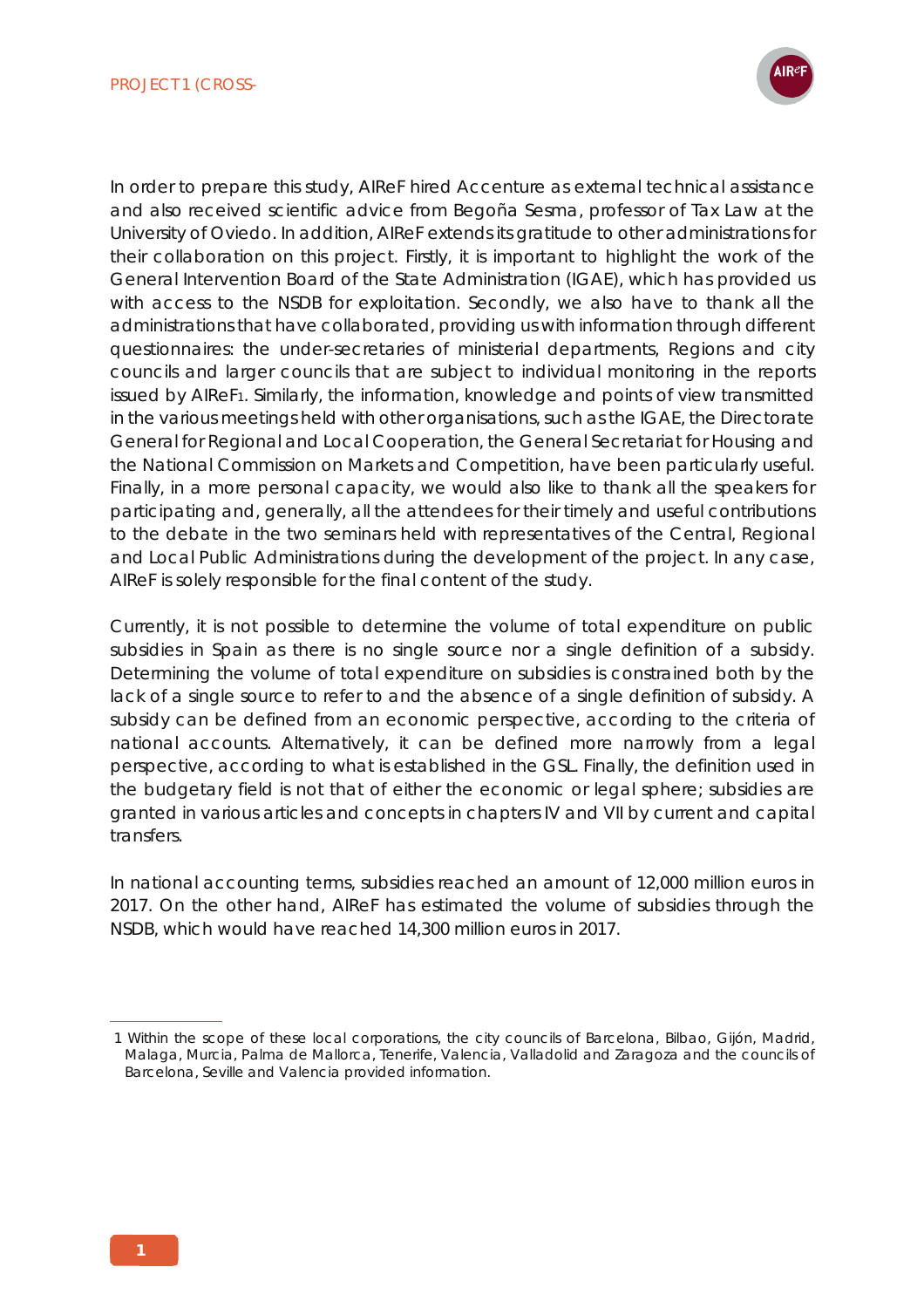

## **1.2. Conclusions on findings and measures proposed by AIReF**

Using the findings obtained from the analysis, based on an empirical analysis, AIReF proposes a set of actions aimed at improving the existing processes. More specifically, the main conclusions and action proposals for each of the three themes are:

#### **Theme 1 on strategic planning**:

- a) Main conclusions (findings)
	- The value of the SSP as a strategic planning tool is almost negligible. In general, the SSP is a simple compilation of existing subsidy lines, with shortfalls and weaknesses both in their preparation procedure and in their content. The recent development of the SSP hinders its assessment as a strategic planning tool.
	- There was a general delay in the preparation of the SSP, which, in the case of the Central State Administration (CSA), started in 2017.
	- In addition, there is no regulation or detailed methodology for its preparation, which favours heterogeneity in both its structure and content as well as its validity and temporal scope. The structure, content and duration of the SSP are heterogeneous even within each level of administration. In addition, there are no clearly defined managers for the development of strategic planning, which results in a lack of leadership and responsibility for the design and implementation of the SSP as an instrument to serve public policies.
	- A general absence of adequate *ex post* monitoring and evaluation systems is also observed. The definition of indicators observed in the SSP is clearly deficient. In most cases these are limited to budgetary execution or procedural indicators (number of calls for applications, applicants, beneficiaries, conferences, publications...), but do not include indicators that measure the achievement of targets, probably because these are also not clearly defined, but rather appear in very imprecise terms.

The CSA carried out an analysis of the connection between sectoral plans, budgetary programmes and the SSP, with the following results: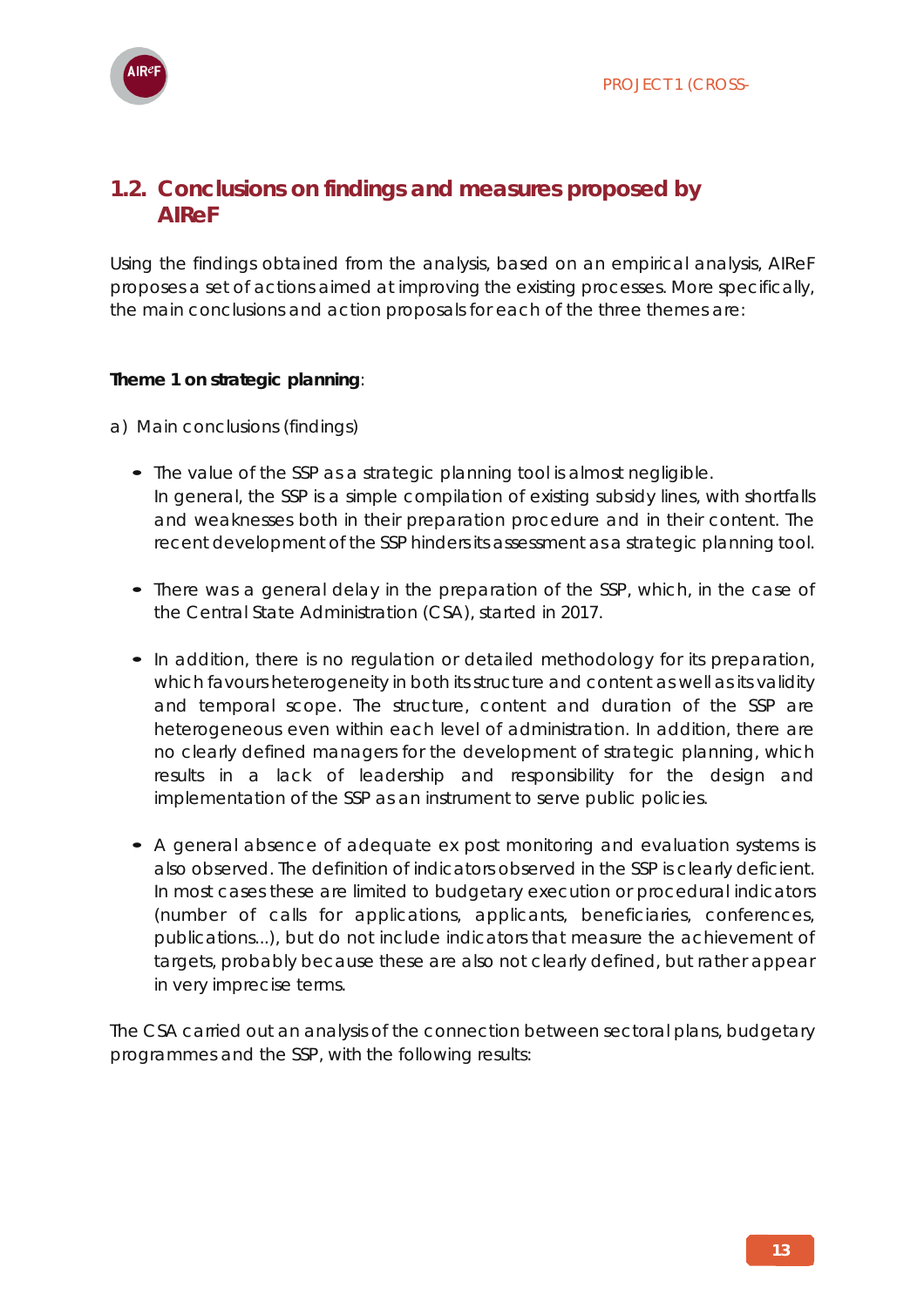

- Strategic subsidy planning is done according to the organic structure and not according to public policies, leading to dysfunctions. This method of planning, according to an organic approach, sometimes generates an overlap of targets and indicators.
- The SSP are not aligned with the respective sectoral plans that define public policies, insofar as they do not have internal coherence.
- There is a limited connection between the SSP and the State budgetary programmes. From the analysis, it can be concluded that there is a certain lack of coherence with the targets that is subsequently transferred to the indicators.
- In addition, the medium-term budgetary scenarios foreseen in the GSL are not developed by the CSA. This fact creates additional temporal inconsistency, between the current budgetary programmes and the SSP.
- The absence of a connection with the expenditure policies defined in the budgetary sphere, along with the lack of alignment of sectoral planning and strategic subsidy planning with the expenditure policies defined in the budgetary scope hinders the traceability of public policies between different planning levels (sectoral, strategic and budgetary) and also makes it difficult to see possible interference or overlaps between various policies.
- Strategic subsidy planning is not well coordinated with other relevant strategic plans from a general perspective.
- b) Proposed measures:

AIReF proposes a new system for the strategic planning, monitoring and assessment of public policies. It proposes an inclusive and consistent planning system for public policies, which goes beyond the scope of subsidies and encompasses all public sector activity, elevating strategic planning to the level of public policy.

This new planning system is implemented through four interconnected pillars, meaning that correctly implementing each of them requires the rest to also be implemented**,**  fuelling a virtuous circle of improving the efficiency and effectiveness of the public sector:

**•** New strategic and budgetary planning framework linked to public policies. This framework fosters complete alignment and coherence between sectoral strategic plans, budgetary programmes and the organisation of subsidy lines reflected in operational plans.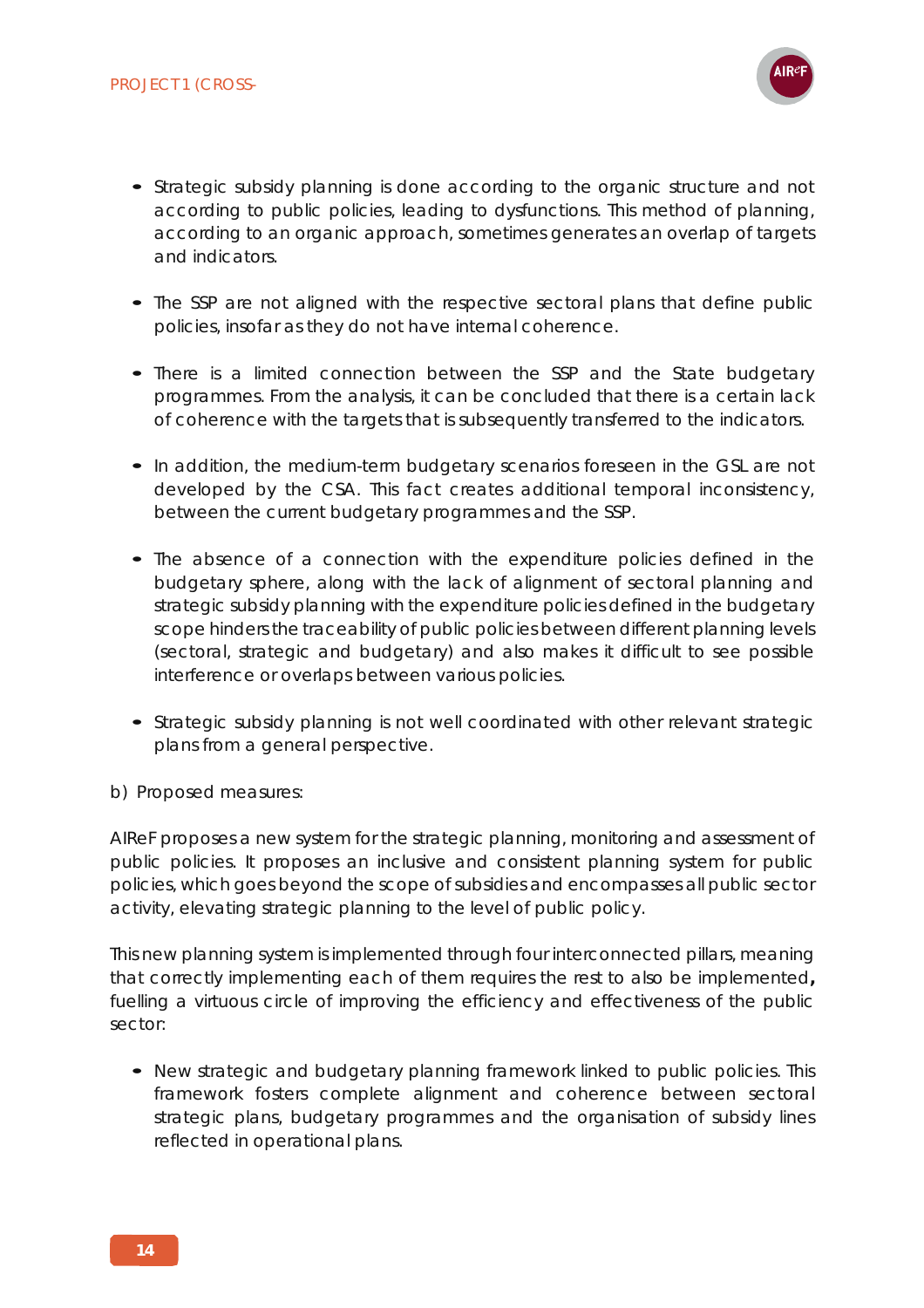

- Creation of an integrated information and indicators system. The aim is to enable the correct development and continuous and transparent monitoring of public policies and to serve as a basis for evaluating results until, as a medium-term objective, a cost accounting model is created as a result.
- Active promotion of a culture of evaluating public policies. The evaluation of the impact of current strategic subsidy plans can not be separated from the need for a broader evaluation of all public policies and instruments that implement these.
- Increasing transparency, which favours accountability. The above proposals should be subject to and implemented under a model that assigns responsibilities based on the results and impact of public policies. Ensuring transparency in the planning, execution, monitoring and evaluation of policies is essential for this.



### DIAGRAM OF THE CHAIN

#### **Theme 2 of inter-administrative coordination mechanisms**:

- a) Main conclusions (findings):
	- There is a conflict regarding responsibility between the different levels of administration, especially between the State and the Regions. The Constitutional Court has repeatedly indicated that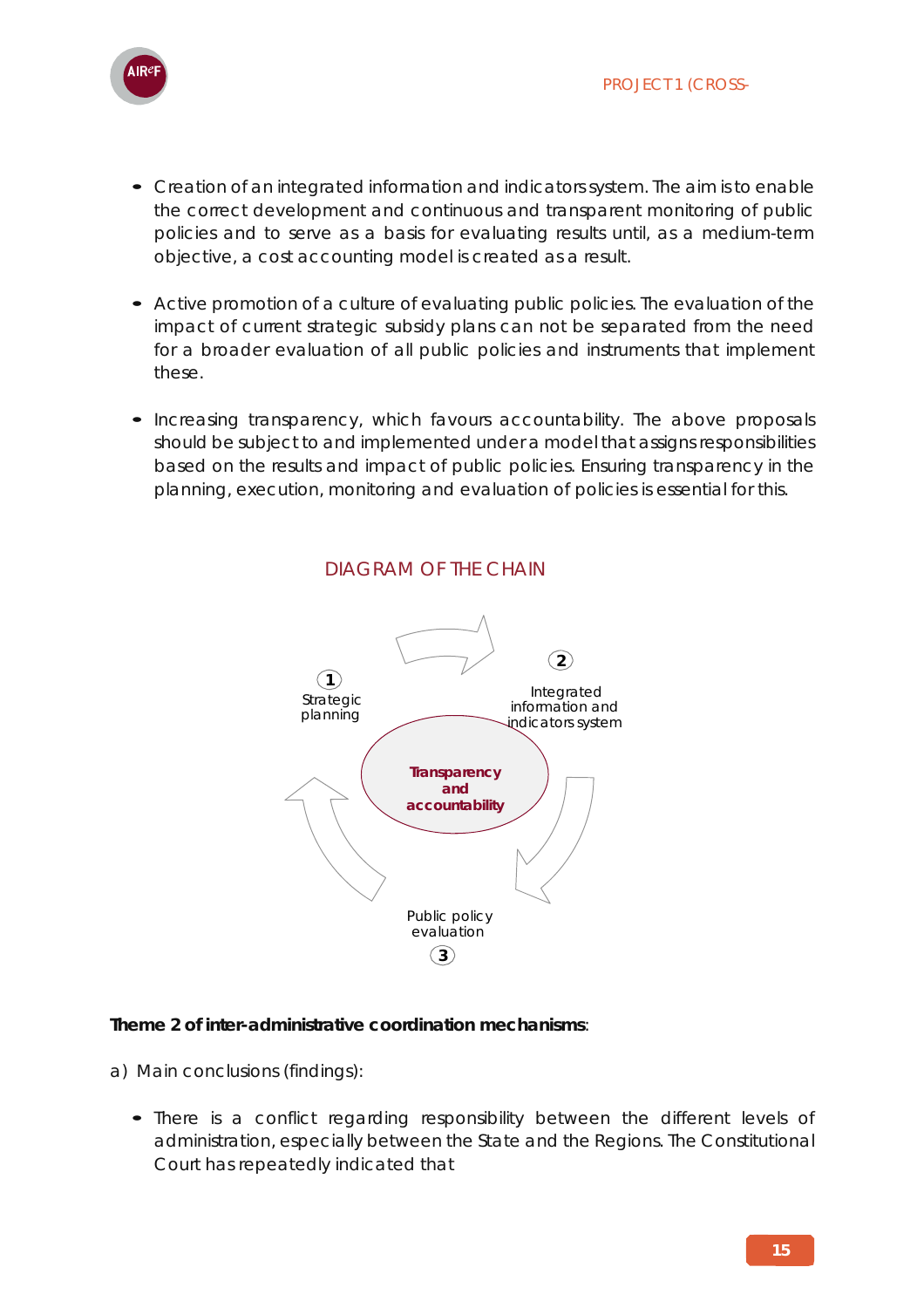

the State's expenditure capacity or legal authority does not justify the establishment of subsidy lines if they affect the Regions' own competences. However, sometimes a basic state regulation can be justified. The State can only assume responsibility for the management of subsidies exceptionally in very special circumstances.

- The 2015 Law on the Legal Framework of the Public Sector represented an important improvement in the regulation of inter-administrative relations, although this is still insufficient. This Law especially promoted organic cooperation techniques. The Conference of Presidents, sectoral conferences, bilateral cooperation commissions and territorial coordination commissions are in this group.
- The most commonly used cooperation instruments are the collaboration agreements concluded by the CSA and the Regions, sometimes used instead of multilateral cooperation. In addition to the collaboration agreements the contract-programme has also been widely used for cooperation between the CSA and the Regions.
- Coordination mechanisms, mainly sectoral conferences, do not fulfil the coordinating role assigned to them by regulations. Firstly, there is little participation in strategic planning and in the design of public policies and SSP. Secondly, they do not favour horizontal coordination between Regions nor the participation of local corporations. In addition, we must note the absence of a technical component.
- There are shortcomings in the functioning of these mechanisms. A significant number of sectoral conferences are completely inactive, and some active conferences only meet once or twice a year.
- The performance is unequal between different sectoral areas and the institutional cooperation framework does not have detailed and precise operational procedures available.
- The initiative is the responsibility of the CSA, which has a dominant role with respect to the territorial administrations. The CSA has a leading role in the sectoral conference: the minister responsible for the matter is its chairman, who is in charge of convening the meetings and setting the agenda. The territorial administration plays a secondary role in defining the topics to be discussed and, more generally, in the conference's progression. This greater influence of the CSA does not boost the role of the sectoral conference as a forum for horizontal coordination between Regions. On the other hand, the participation of local corporations is very limited.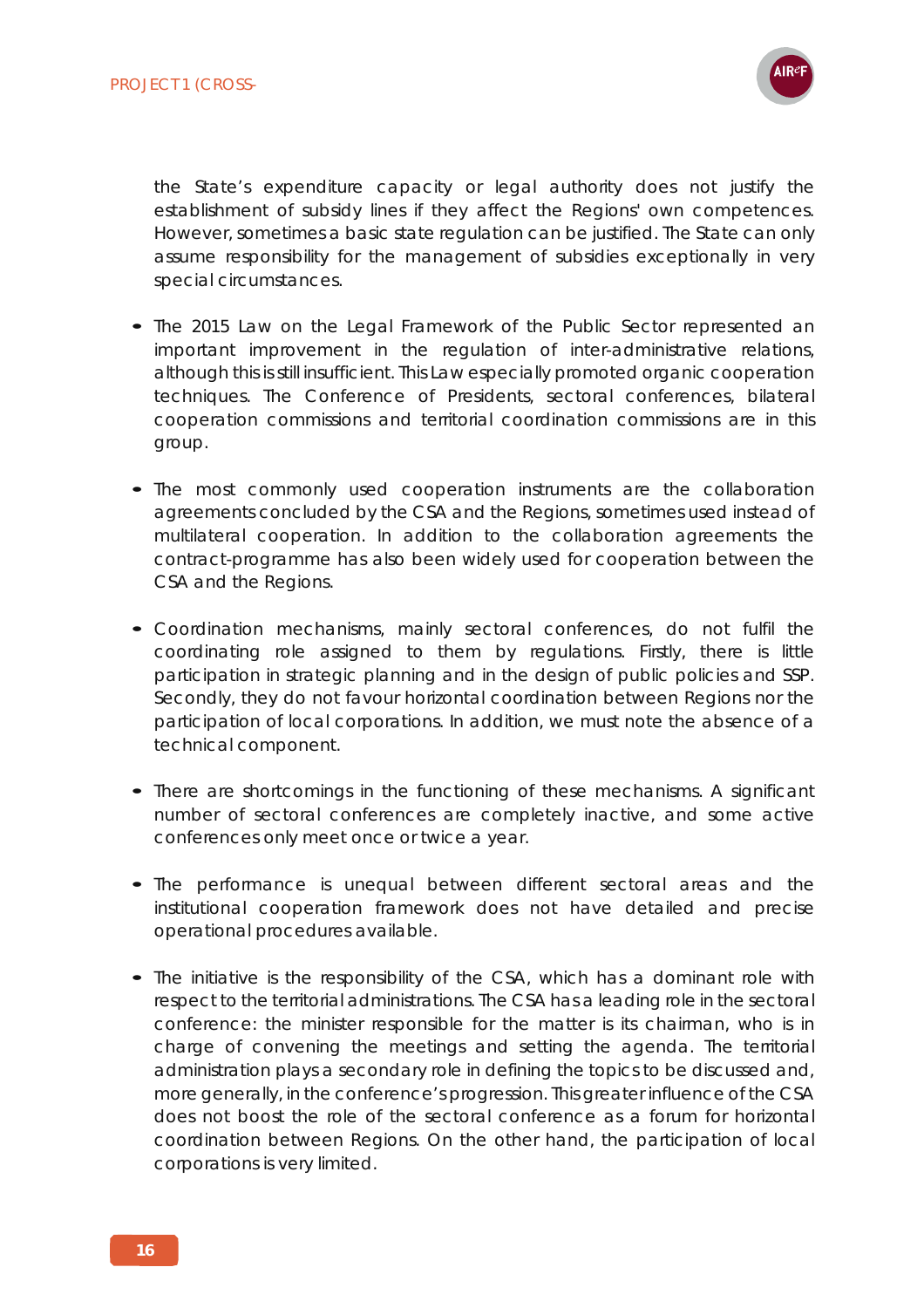

**•** In those areas in which funds are distributed, most of the time the distribution lacks objective, public and reviewable allocation criteria, and on many occasions the scope of action is even fragmented in favour of bilateral cooperation.

More specifically, the sectoral conference for Housing, Urban Planning and Land was analysed, producing the following findings:

- The State Housing Plan is the result of a participatory process in which the Regions intervene bilaterally without being submitted to a joint discussion in the sectoral conference.
- The criteria for the annual territorial distribution of funds are unknown and have remained fixed since 1992, despite differing evolution by Region in terms of population or other variables related to this public policy.
- There is a lack of debate on other aspects of housing policy, beyond the distribution of funds.

In addition, business promotion with subsidies has been analysed, although no specific sectoral conference has been assigned responsibility for this field. The main findings are:

- There is no coordination between the different agents that grant this type of aid, some entities do not know what others do within the same line.
- According to the NSDB, businesses received 2,620 million euros in subsidies in 2017. The information provided by the NSDB shows that 47% of subsidies to businesses are concentrated on limited companies, 34% of which corresponds to corporations.
- The schedule of calls for applications increases over the year. A higher concentration of calls for applications is detected in October and December, which represents 41% of those made throughout the year. 32% of funding applies to December alone.

b) Proposed measures:

In order to correct these deficiencies and improve coordination mechanisms, AIReF proposes:

**•** Strengthening the sectoral conference system as a network of specialised bodies that share and evaluate initiatives. This means assigning no more than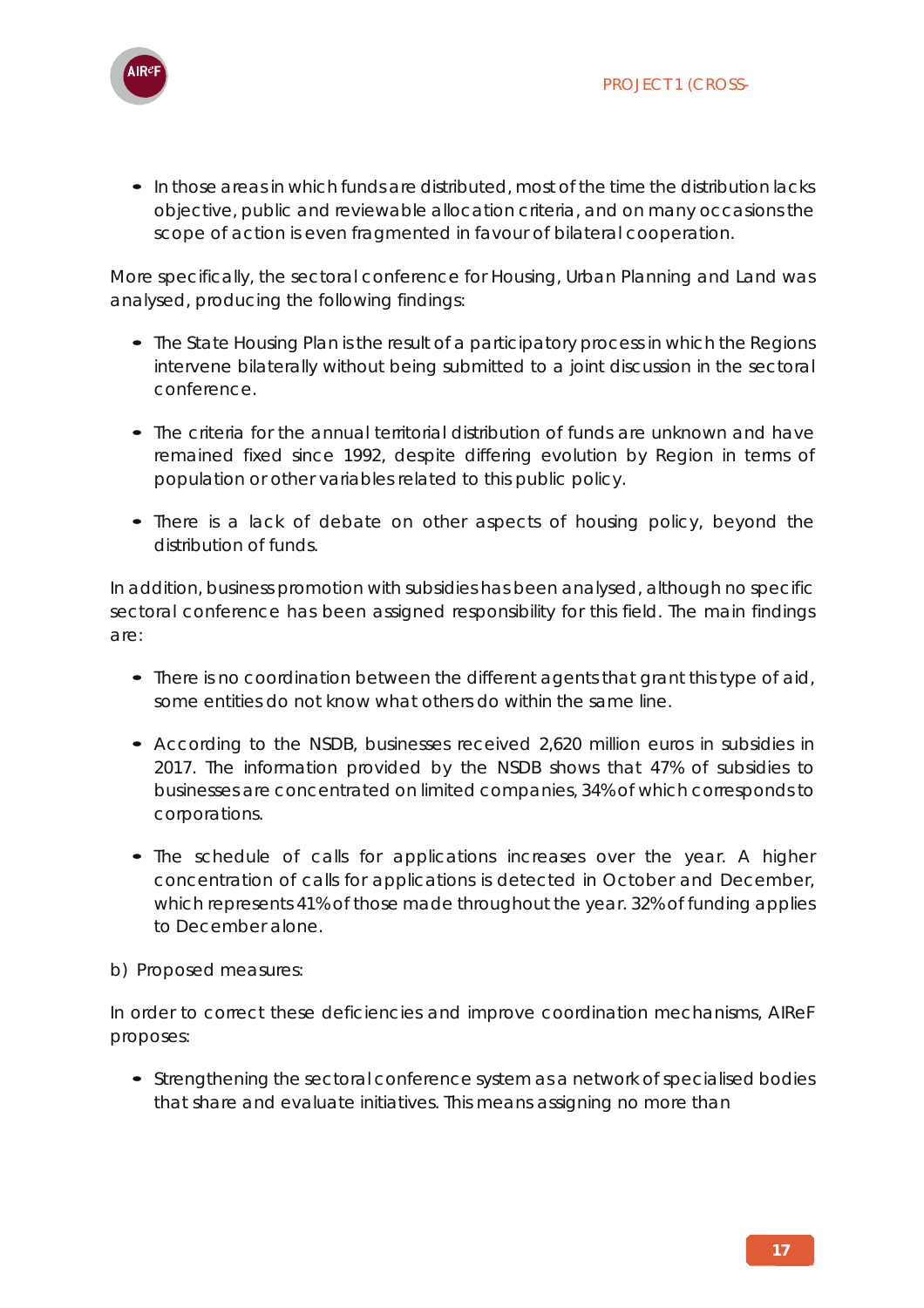

one public policy to each sectoral conference and integrating local corporations into those that discuss policies that they are responsible for. Furthermore, it is proposed that a model of shared and participatory governance be established, with a common agenda and work plan, to publicise the agreements and results of their monitoring.

- This more participatory and specialised model requires the creation of a technical secretariat for each sectoral conference, made up of state and regional officials, to serve as a regular information channel. These new structures would make it possible to include the perspective of different levels of administration, provide technical information to the sectoral conference as a basis for discussions and have the possibility of involving external experts. Another of its functions would be to clearly define money maps in the scope of each sectoral conference that would coincide with corresponding public policy.
- Thirdly and finally, AIReF proposes the definition of fund distribution criteria according to empirically quantifiable indicators that can be reviewed according to the results. For this, it is recommended that: a technical approach to these indicators is taken, carried out by the technical secretariat; results and impact criteria in the evaluation of funds are established and distribution according to objective criteria is automated, which would also increase their transparency.

#### **Theme 3 of procedural analysis:**

a) Main conclusions (findings):

- The regulatory framework is outdated. The GSL does not align with the latest reforms to contract and tax regulations.
- The GSL insufficiently regulates measures to financially support development other than subsidies, such as repayable loans, guarantees, share capital and other public aid.
- In addition, there are entities and individuals linked to the public sector that grant subsidies, but that are not included in the GSL.
- There is a lack of development of the principles that govern the establishment and granting of subsidies. Article 8 of the GSL establishes the general principles governing the establishment of public subsidies but does not implement them.
- The regulation of nominative and direct subsidies is insufficient. There is some abuse in their use and a lack of transparency and insufficient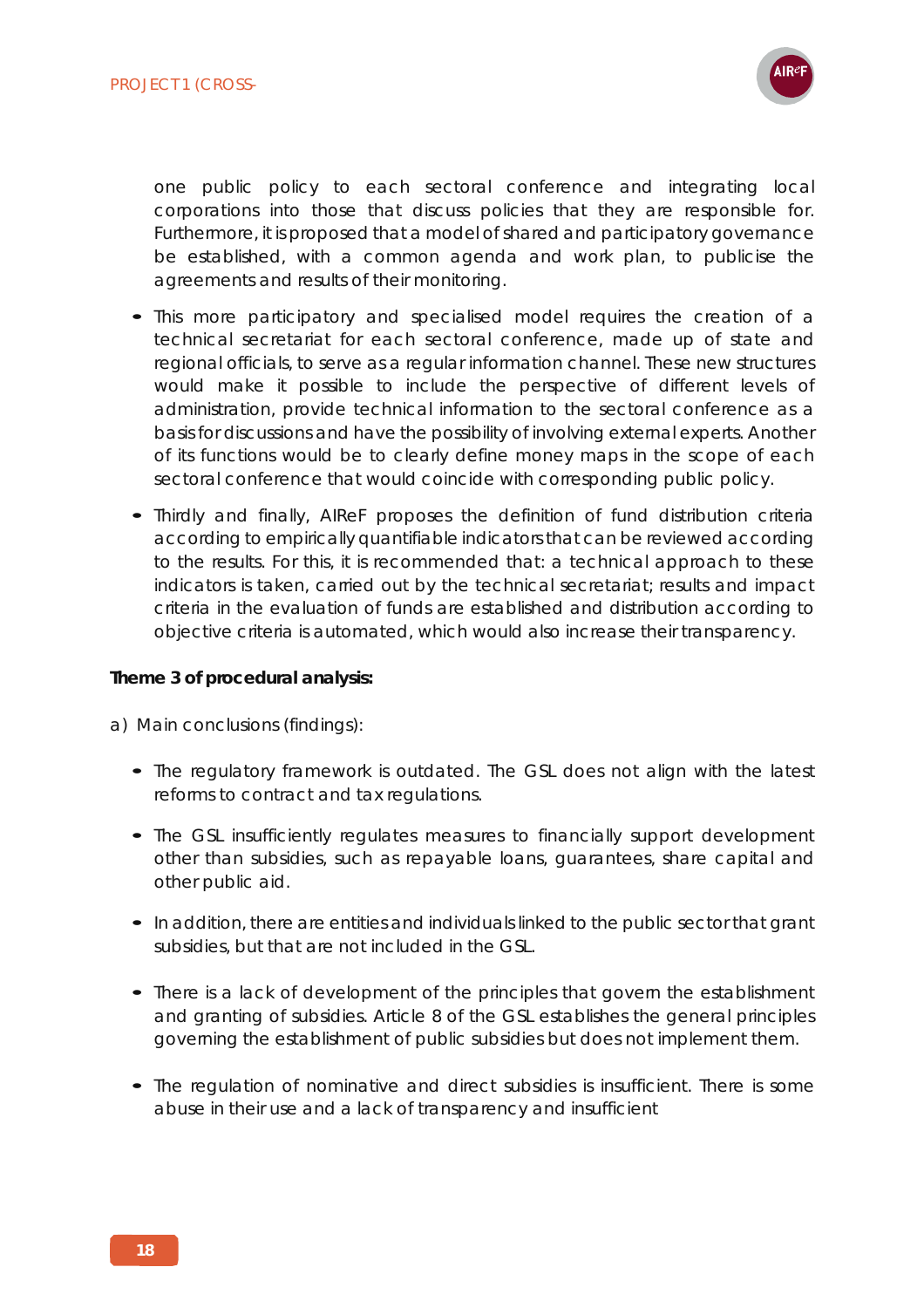

regulation of the obligations assumed by the beneficiaries of these subsidies. According to data from the NSDB, direct and nominative subsidies represent one third of the total amount of recorded subsidies.

- Subsidy procedures (granting, justification, payment and verification) have an excessive administrative burden for both management centres and the beneficiaries.
- There are certain deficiencies in control, repayment and sanctioning procedures. There are certain overlaps in the verification and control procedures, formal limitations on repayment and a general lack of application of sanctioning proceedings.
- The NSDB is a very valuable source of information, but it has weaknesses. The information it contains is insufficient and lacks uniformity, creating difficulties in analysis arising from the format of information disclosure, as well as the unreliability of economic data.
- b) Proposed measures:

The proposals are aimed at improving both the procedures that articulate the subsidies and their information systems.

The proposed measures for procedure improvement focus on reviewing the regulatory framework for subsidies to broaden and clarify their scope of application and to consolidate and improve the efficiency of granting, financial control, repayment and sanctioning procedures for public subsidies.

Some of these measures could involve the revision and updating of the GSL and the General Subsidies Regulation (GSR). The basic pillars of this reform would be:

- Extension of its target scope to encompass other public aid (loans, guarantees, share capital...), without prejudice to its targeted regulation.
- Differentiation of the systems for social assistance or aid.
- Improvement and clarification of the subjective scope.
- Adaptation of the GSL to the local area.
- Development of the content and scope of the principles that govern the establishment and granting of subsidies and public aid.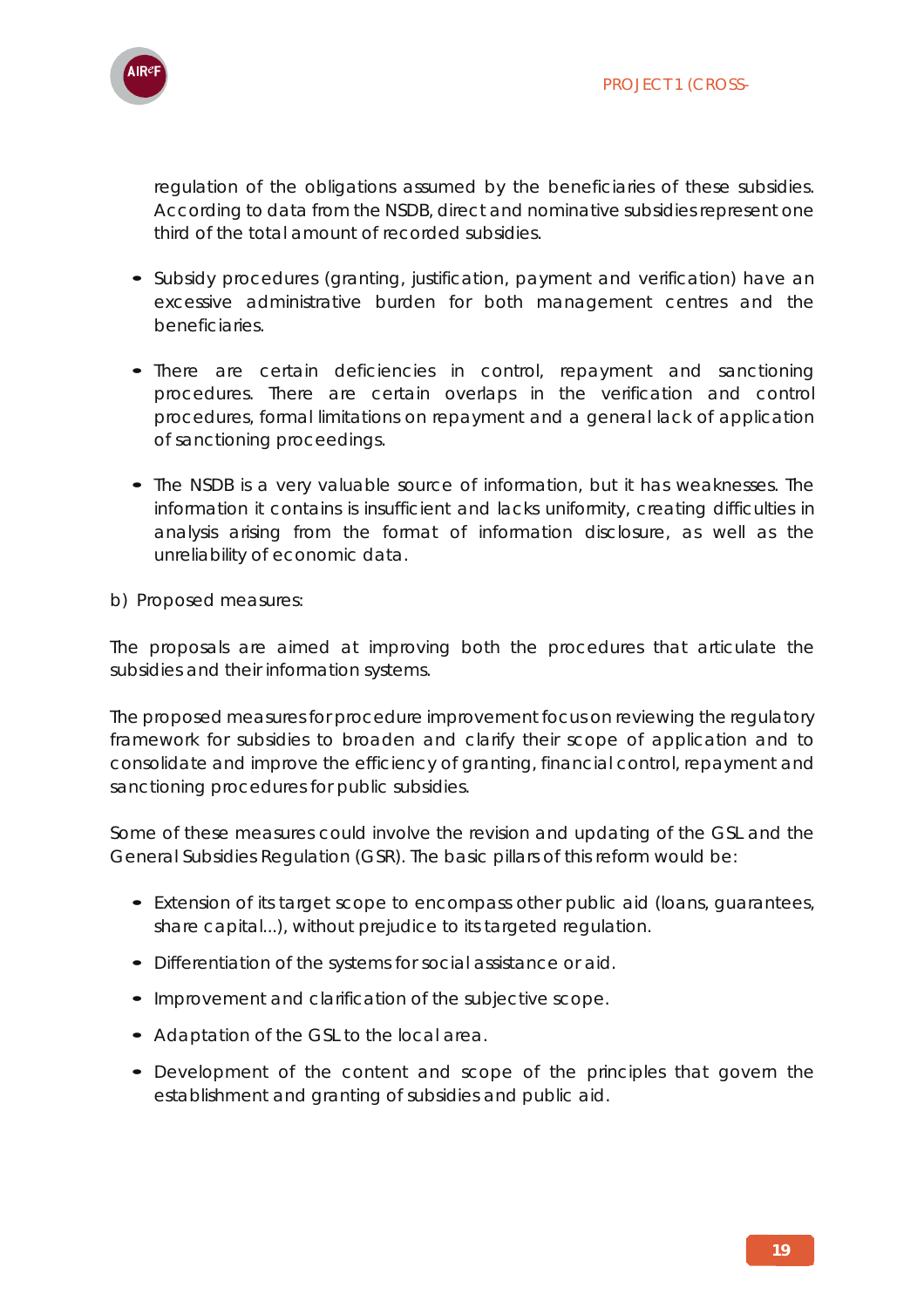

- Improvement of the regulation of direct and nominative subsidies.
- Administrative simplification of granting, justification, payment and verification procedures.
- Reform of the control, repayment and sanctioning procedures.

Regarding information systems, the measures proposed in the NSDB are made with the understanding that this should be the subject of a new boost so that it includes all information related to each of the stages of the subsidy process, guaranteeing its integrity through relevant regulatory changes. In this sense, the IGAE, as the body in charge of the NSDB, must broaden the services offered in relation to the exploitation of its information as a way to promote collaboration with other administrations. In addition, as part of the integrated information and indicator system referred to in Theme 1, the analytical capacity of the data contained in the NSDB must be guaranteed. For this, the integrity and traceability of the data must be strengthened, thus reinforcing the transparency of public policies on subsidies. To implement these proposals, it is necessary to develop the technical capabilities that allow for the analytical exploitation of the NSDB.

In conclusion, it should be noted that AIReF's proposals in relation to this project are based on a global and inclusive vision of the problems identified and are, therefore, interrelated with each other. In addition, these are ambitious proposals by definition, whose implementation is not exempt from difficulties. While some proposals are immediately applicable, others require a long process involving regulatory, institutional and even cultural changes. For this reason, it is particularly important that administrations draw up a clearly defined roadmap for its implementation that has the backing of a strong and broad political commitment. The magnitude of the task should not be an obstacle to tackling these reforms, but rather an incentive to start as soon as possible with the simplest measures, although keeping the final objective of the reforms in mind.